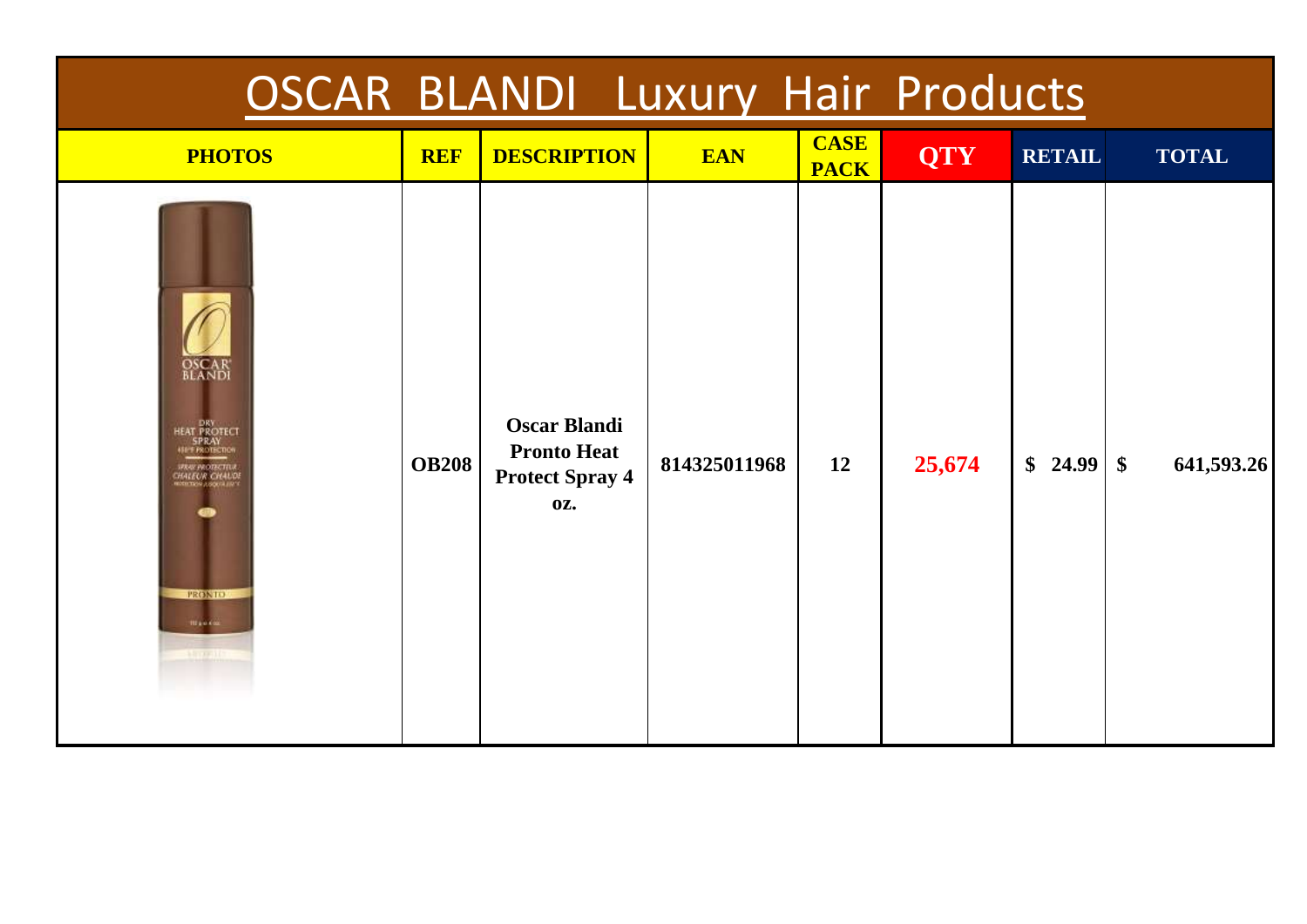| <b>PHOTOS</b>                                                                                                   | <b>REF</b>   | <b>DESCRIPTION</b>                                                            | <b>EAN</b>   | <b>CASE</b><br><b>PACK</b> | <b>QTY</b> | <b>RETAIL</b> | <b>TOTAL</b> |
|-----------------------------------------------------------------------------------------------------------------|--------------|-------------------------------------------------------------------------------|--------------|----------------------------|------------|---------------|--------------|
| <b>OSCAR</b><br>MEDIUM HOLD<br>HAIRSPRAY<br>MUSHAILE HOLD<br><b>THATION NORMALE</b><br>LACCA<br><b>Buagerie</b> | <b>OB212</b> | <b>Oscar Blandi</b><br><b>Pronto Dry</b><br><b>Conditioner</b><br>Spray 4 oz. | 814325011524 | 12                         | 30,674     |               | 766,543.26   |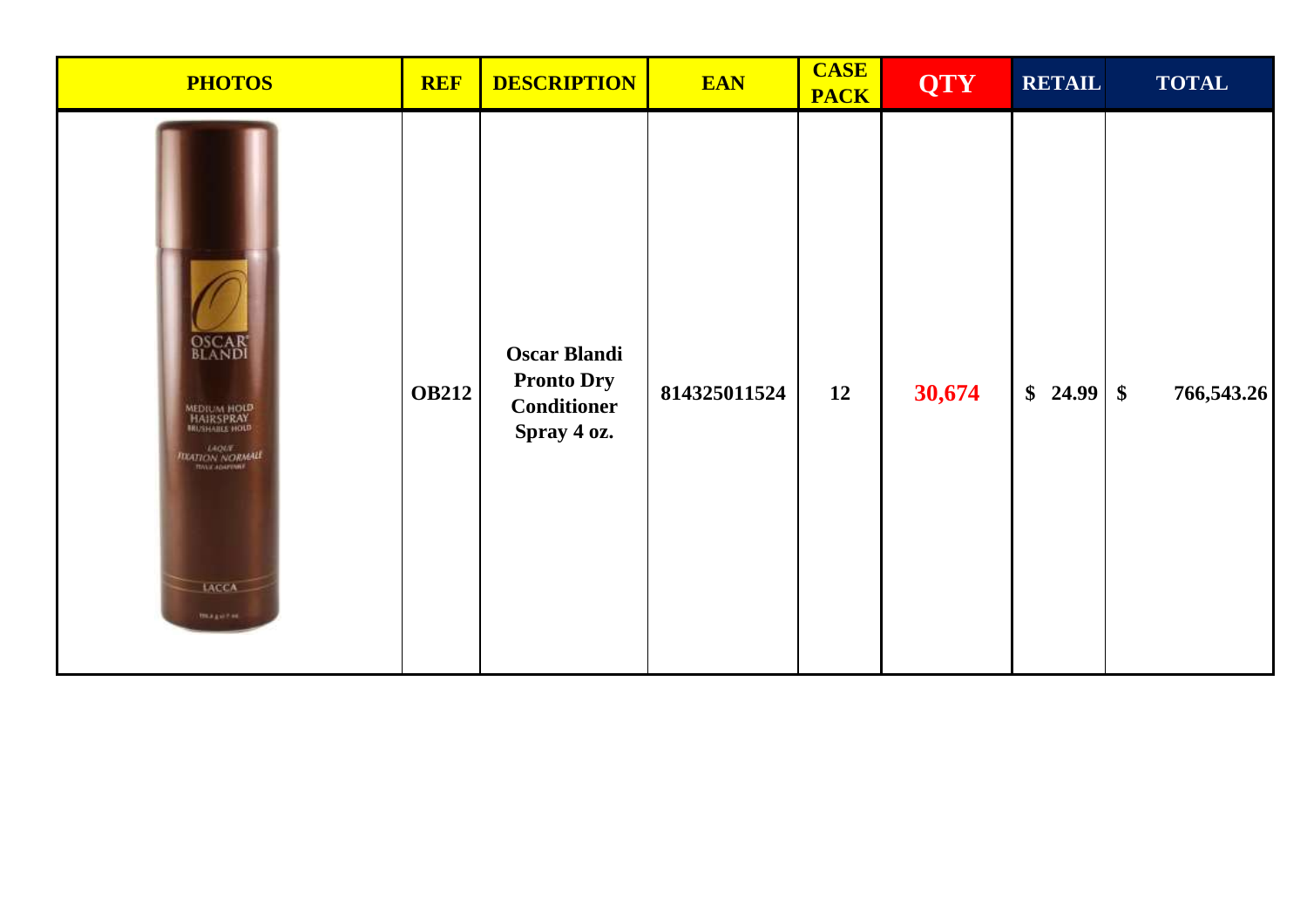| <b>PHOTOS</b>                                                                                                           | <b>REF</b>   | <b>DESCRIPTION</b>                                        | <b>EAN</b>   | <b>CASE</b><br><b>PACK</b> | <b>QTY</b> | <b>RETAIL</b> | <b>TOTAL</b> |
|-------------------------------------------------------------------------------------------------------------------------|--------------|-----------------------------------------------------------|--------------|----------------------------|------------|---------------|--------------|
| <b>OSCAR</b><br>BLANDI<br>HAIR LIFT<br>MOUSSE<br>THICKING & HOLDS<br><b>HOUSE UVI</b><br>POUR CHEVEUX<br><b>Magenda</b> | <b>OB201</b> | <b>Oscar Blandi</b><br><b>Hair Lift Mousse</b><br>6.3 oz. | 814325011975 | 12                         | 23,724     |               | 569,138.76   |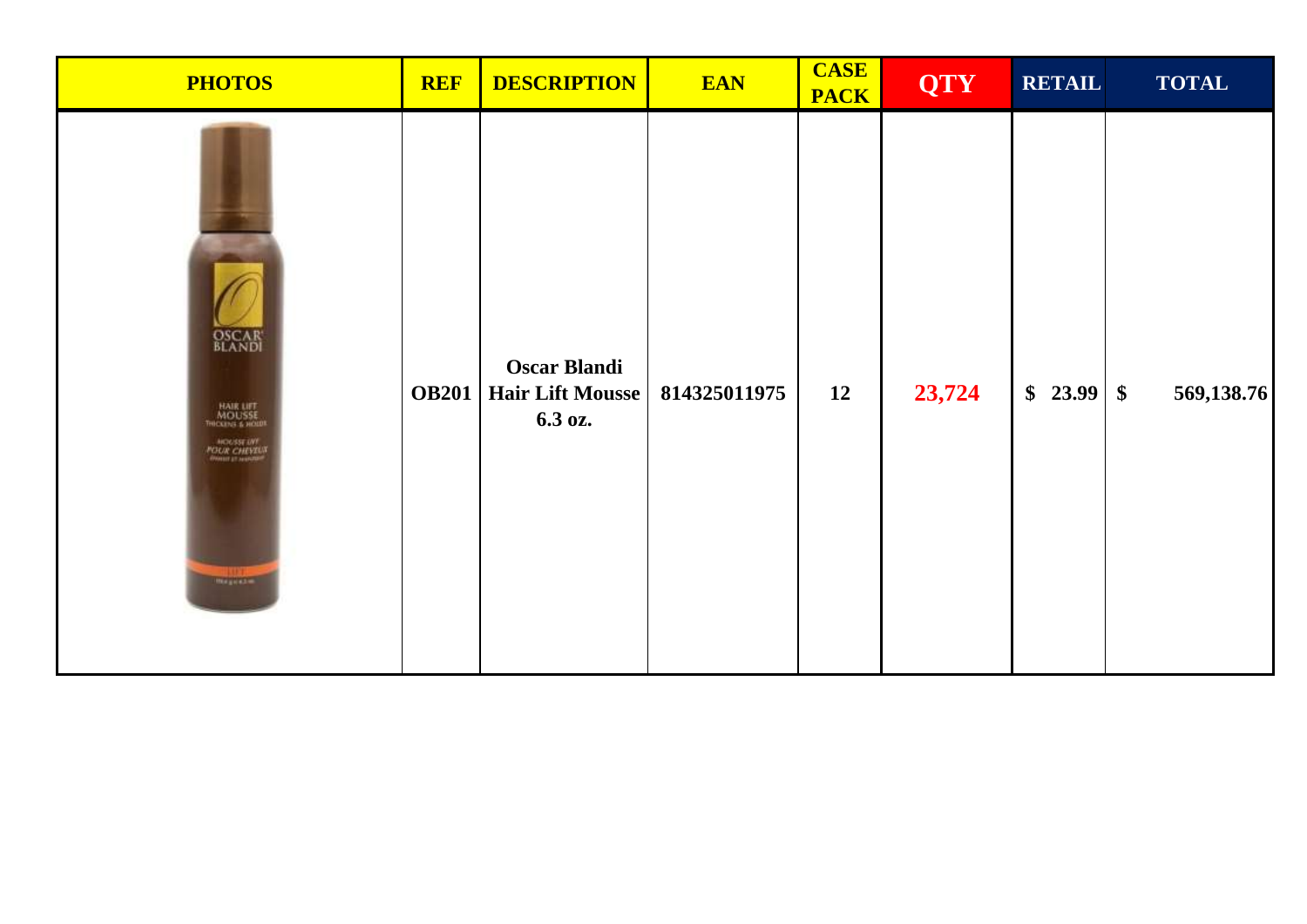| <b>PHOTOS</b>                                                                                                                                                                                              | <b>REF</b>   | <b>DESCRIPTION</b>                                                                  | <b>EAN</b>   | <b>CASE</b><br><b>PACK</b> | <b>QTY</b> | <b>RETAIL</b> | <b>TOTAL</b>                |
|------------------------------------------------------------------------------------------------------------------------------------------------------------------------------------------------------------|--------------|-------------------------------------------------------------------------------------|--------------|----------------------------|------------|---------------|-----------------------------|
| <b>OSCAR BLANDI</b><br>trattamento di jasmine<br><b>SMOOTHING HAIR</b><br>TREATMENT<br>traitement pour cheveux doux<br>5.3 oz / 150 g C                                                                    | <b>OB34</b>  | <b>Oscar Blandi</b><br><b>Jasmine</b><br><b>Smoothing Hair</b><br>Treatment 5.3 oz. | 185856000340 | 12                         | 6,792      | \$24.99       | $\frac{1}{2}$<br>169,732.08 |
| hronto<br><b>DRY SCULPTING POMMER</b><br><b>POMMADE SCULPTANTE OBS</b><br><b>UCONE MATTE FINISH . PLIABLE HOLD . WEIGHTLES DENNANTE DECONFEE . TENUE FLEXIBLE . DEFINITION LITE!</b><br>net wt. 57 g 2 oz. | <b>OB142</b> | <b>Oscar Blandi</b><br><b>Pronto Dry</b><br><b>Sculpting Pomade</b><br>2 oz.        | 814325010558 | 24                         | 9,528      |               | 204,756.72                  |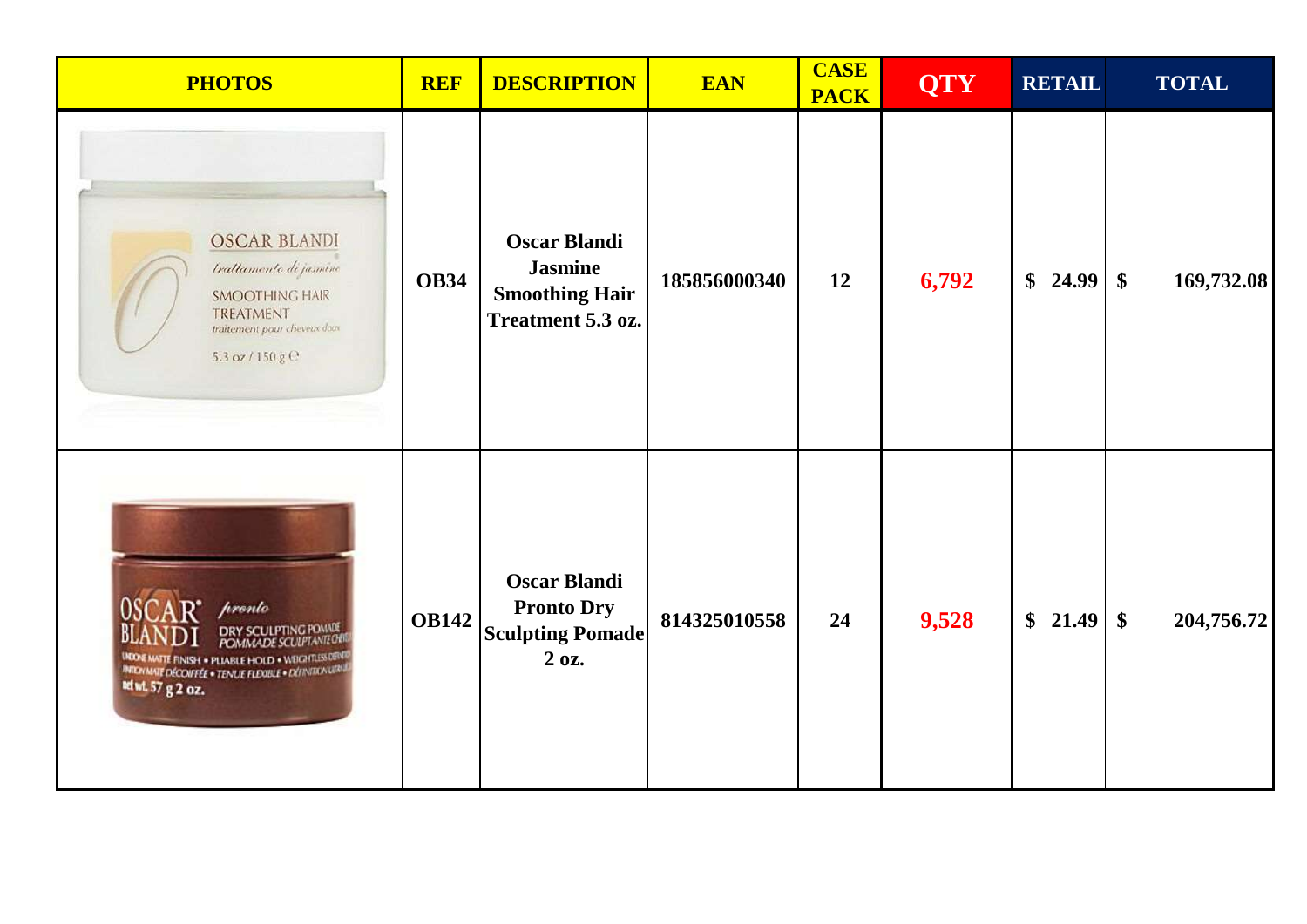| <b>PHOTOS</b>                                                       | <b>REF</b>            | <b>DESCRIPTION</b>                                                                                               | <b>EAN</b>   | <b>CASE</b><br><b>PACK</b> | <b>QTY</b> | <b>RETAIL</b> | <b>TOTAL</b> |
|---------------------------------------------------------------------|-----------------------|------------------------------------------------------------------------------------------------------------------|--------------|----------------------------|------------|---------------|--------------|
| OSCAL<br><b>H</b> AND<br>Annah an<br>E.<br>2001<br><b>SELL DONE</b> | OB64N<br>$\mathbf{A}$ | <b>Oscar Blandi</b><br><b>Pronto Wet</b><br><b>Instant</b><br><b>Volumizing</b><br><b>Conditioner 8.4</b><br>OZ. | 185856000647 | 12                         | 4,632      |               | 111,121.68   |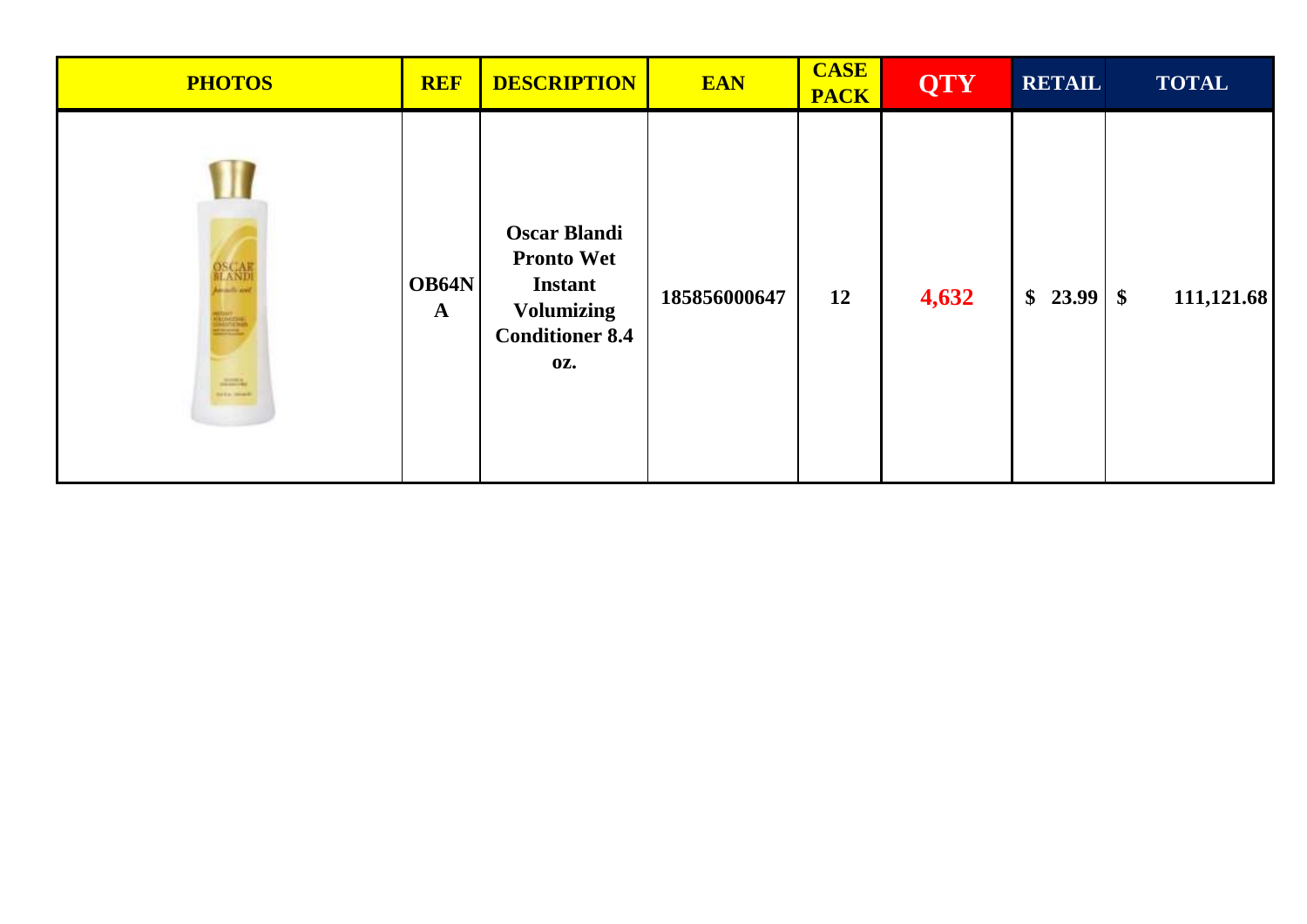| <b>PHOTOS</b>                                                                                                                                                             | <b>REF</b>   | <b>DESCRIPTION</b>                                                           | <b>EAN</b>   | <b>CASE</b><br><b>PACK</b> | <b>QTY</b> | <b>RETAIL</b> | <b>TOTAL</b> |
|---------------------------------------------------------------------------------------------------------------------------------------------------------------------------|--------------|------------------------------------------------------------------------------|--------------|----------------------------|------------|---------------|--------------|
| <b>OSCAR</b><br>BLANDI<br>DRY SHAMPOO<br>INVISIBLE SPRAY<br>SPRAYS CLEAR<br><b>SPRAY INVISIBLE</b><br>SHAMPOOING SEC<br><b>PRONTO</b><br>39.6 g o 14 oz.<br><b>REAGEN</b> | <b>OB207</b> | <b>Oscar Blandi</b><br><b>Pronto Invisible</b><br>Dry Shampoo 5<br>oz. Spray | 814325011487 | 12                         | 12,842     |               | 256,711.58   |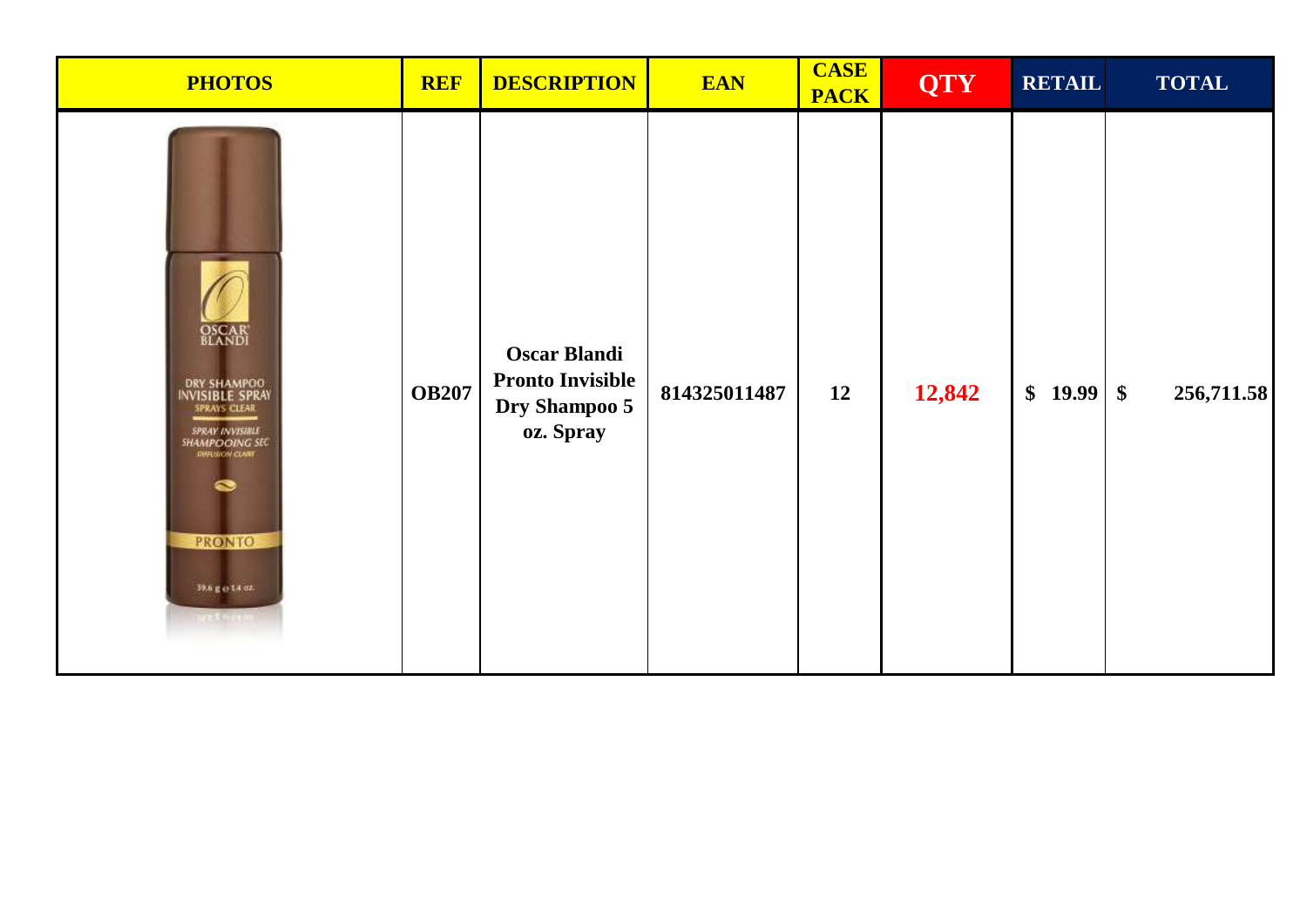| <b>PHOTOS</b>                                                                            | <b>REF</b>   | <b>DESCRIPTION</b>                                                                  | <b>EAN</b>   | <b>CASE</b><br><b>PACK</b> | <b>QTY</b> | <b>RETAIL</b> | <b>TOTAL</b> |
|------------------------------------------------------------------------------------------|--------------|-------------------------------------------------------------------------------------|--------------|----------------------------|------------|---------------|--------------|
| <b>DSCAR</b><br>MITTILUM HISRI<br>HAUKSPRAV<br><b>Customer Section</b><br>MCA<br>mounts. | <b>OB221</b> | <b>Oscar Blandi</b><br><b>Lacca Medium</b><br><b>Hold Hairspray 7</b><br><b>OZ.</b> | 814325011616 | 12                         | 4,794      |               | 110,214.06   |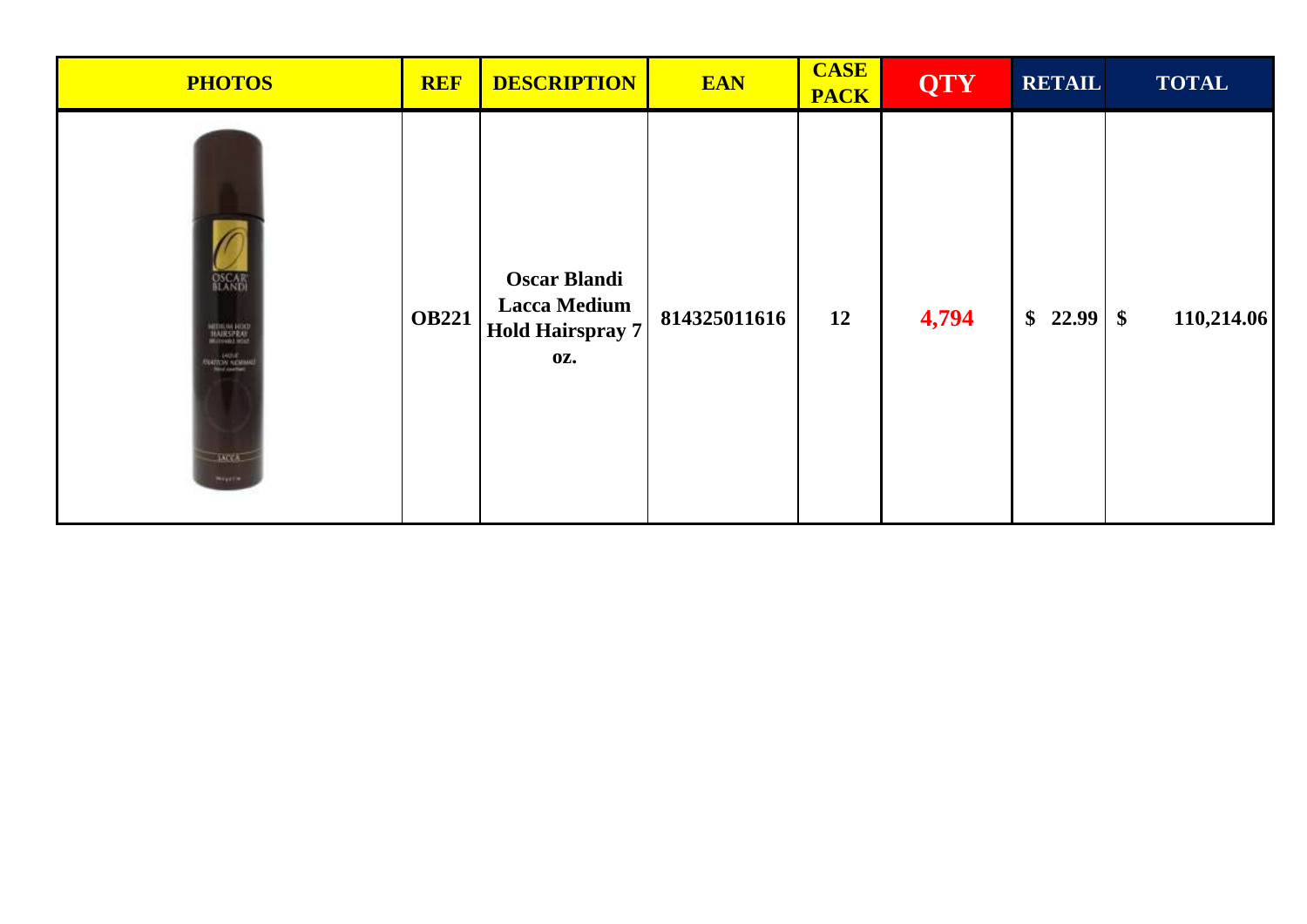| <b>PHOTOS</b>          | <b>REF</b>            | <b>DESCRIPTION</b>                                                                        | <b>EAN</b>   | <b>CASE</b><br><b>PACK</b> | <b>QTY</b> | <b>RETAIL</b> | <b>TOTAL</b> |
|------------------------|-----------------------|-------------------------------------------------------------------------------------------|--------------|----------------------------|------------|---------------|--------------|
| oscar mandi<br>44<br>評 | OB33N<br>$\mathbf{A}$ | <b>Oscar Blandi</b><br><b>Jasmine</b><br><b>Smoothing</b><br><b>Conditioner 8.4</b><br>0Z | 185856000333 | 12                         | 3,504      |               | 75,300.96    |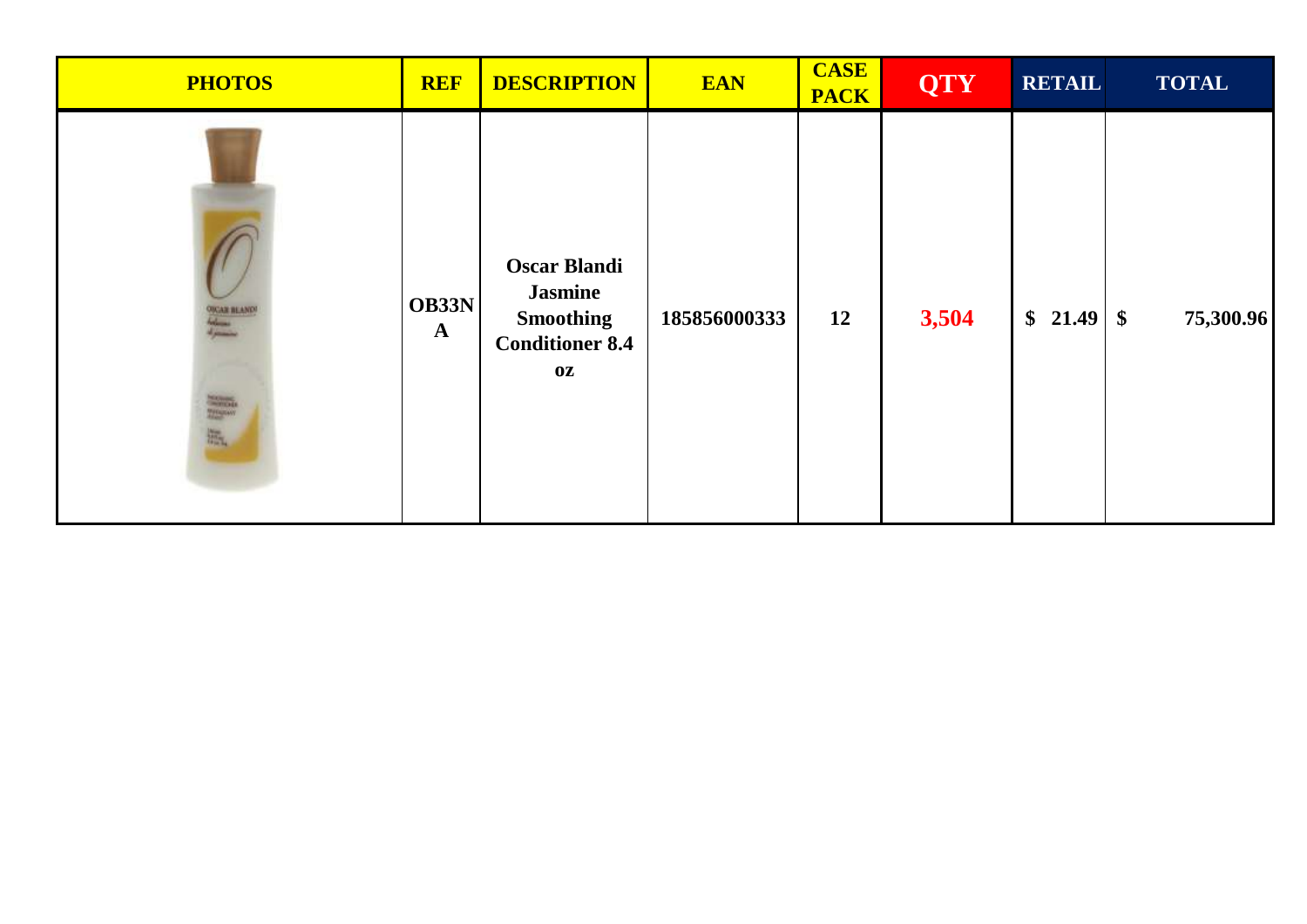| <b>PHOTOS</b>                                                                                                                                | <b>REF</b>   | <b>DESCRIPTION</b>                                                                                       | <b>EAN</b>   | <b>CASE</b><br><b>PACK</b> | <b>QTY</b> | <b>RETAIL</b> | <b>TOTAL</b> |
|----------------------------------------------------------------------------------------------------------------------------------------------|--------------|----------------------------------------------------------------------------------------------------------|--------------|----------------------------|------------|---------------|--------------|
| NO WHITE<br>RESIDUE<br>BLANC<br>OSCAR<br>pronto invesible<br>NIZING<br>HAMPOC<br><b>TOMISEL</b><br>ng anggo<br>Katalog<br><b>SMOKE RISK!</b> | <b>OB83C</b> | <b>Oscar Blandi</b><br><b>Pronto Invisible</b><br><b>Volumizing Dry</b><br>Shampoo Spray 5<br><b>OZ.</b> | 185856000845 | 6/case<br>12/case          | 2,760      |               | 62,072.40    |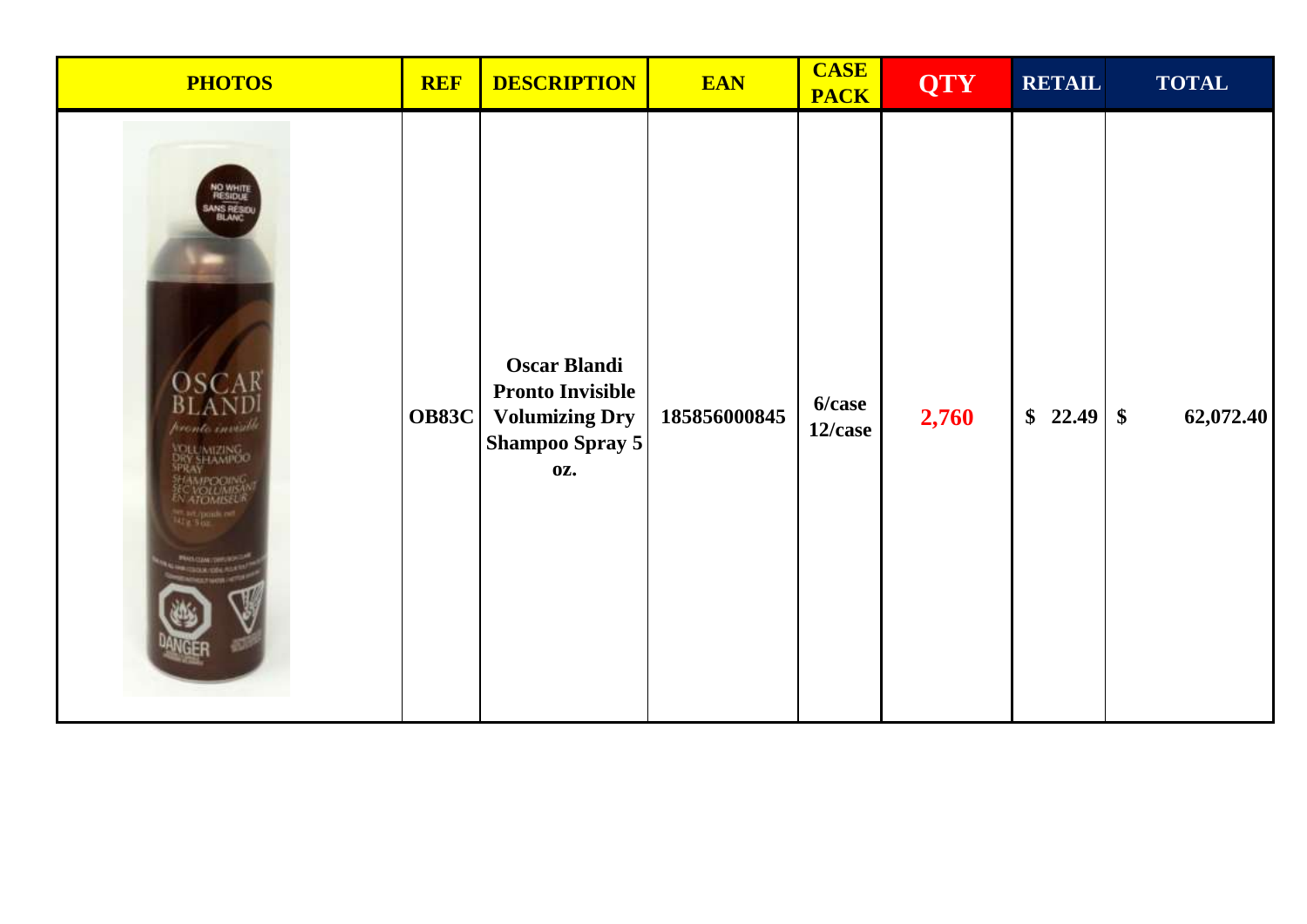| <b>PHOTOS</b>                                                                                                      | <b>REF</b>   | <b>DESCRIPTION</b>                                                                       | <b>EAN</b>   | <b>CASE</b><br><b>PACK</b> | <b>QTY</b> | <b>RETAIL</b> | <b>TOTAL</b> |
|--------------------------------------------------------------------------------------------------------------------|--------------|------------------------------------------------------------------------------------------|--------------|----------------------------|------------|---------------|--------------|
| <b>DSCAR</b><br><b>OR</b><br>SPEAK<br>SIGNATOR<br>BESNEVED<br>BESNEVED<br><b>REGNIO</b><br><b><i>Programme</i></b> | <b>OB206</b> | <b>Oscar Blandi Dry</b><br><b>Shampoo Powder</b><br><b>Spray Medium</b><br>Cleanse 5 oz. | 814325011470 | 12                         | 1,302      |               | 29,281.98    |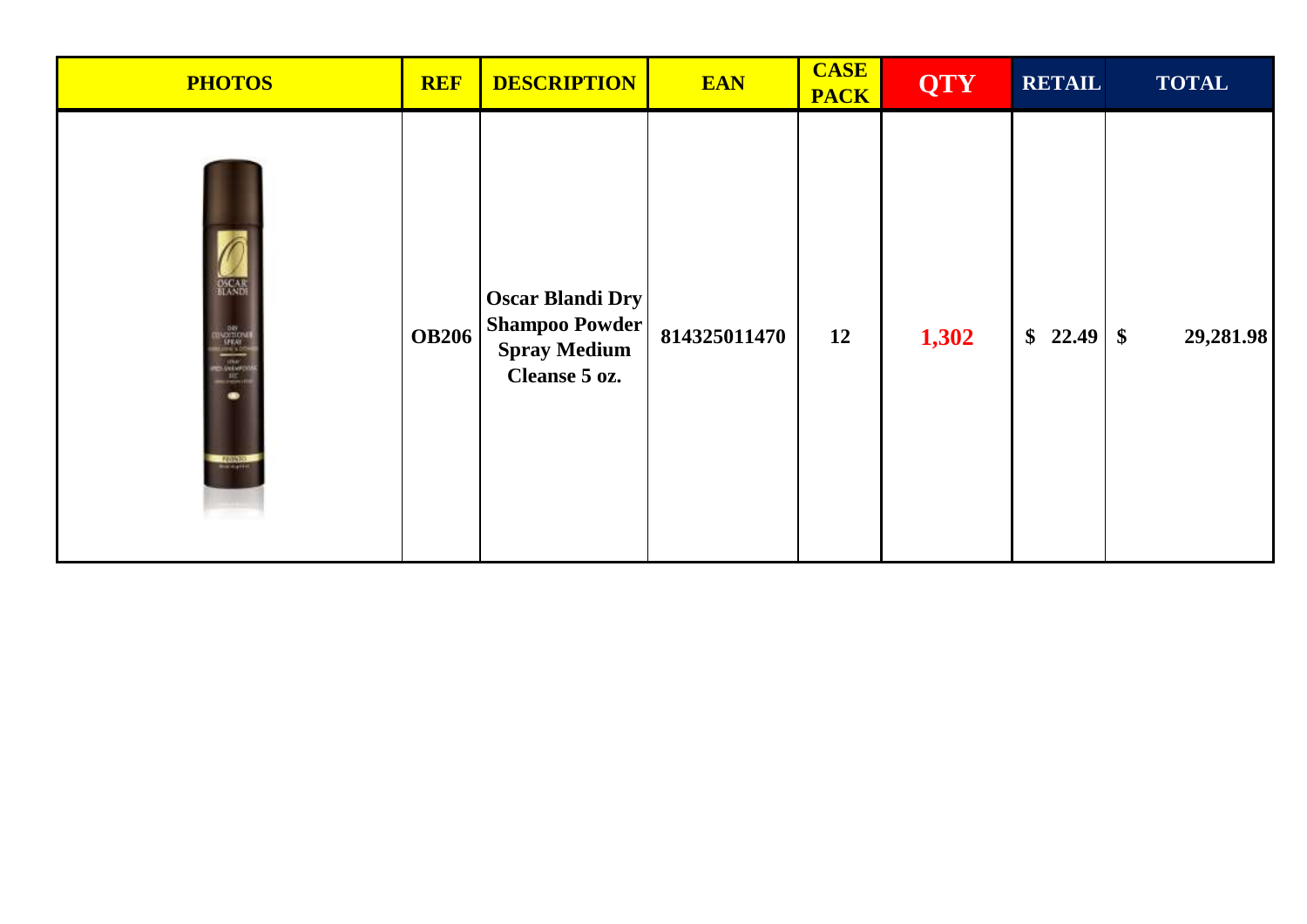| <b>PHOTOS</b>                                                                                                | <b>REF</b>   | <b>DESCRIPTION</b>                                                | <b>EAN</b>   | <b>CASE</b><br><b>PACK</b> | <b>QTY</b> | <b>RETAIL</b> | <b>TOTAL</b> |
|--------------------------------------------------------------------------------------------------------------|--------------|-------------------------------------------------------------------|--------------|----------------------------|------------|---------------|--------------|
| 闦<br><b>OSCAR</b><br>BLANDI<br><b><i><u>DULYTEAVE IN</u></i></b><br>to all havinger.<br>245 mt / a.s.c. etc. | <b>OB185</b> | <b>Oscar Blandi</b><br><b>Daily Leave-In</b><br>Detangler 8.3 oz. | 814325011067 | 12                         | 420        |               | 9,235.80     |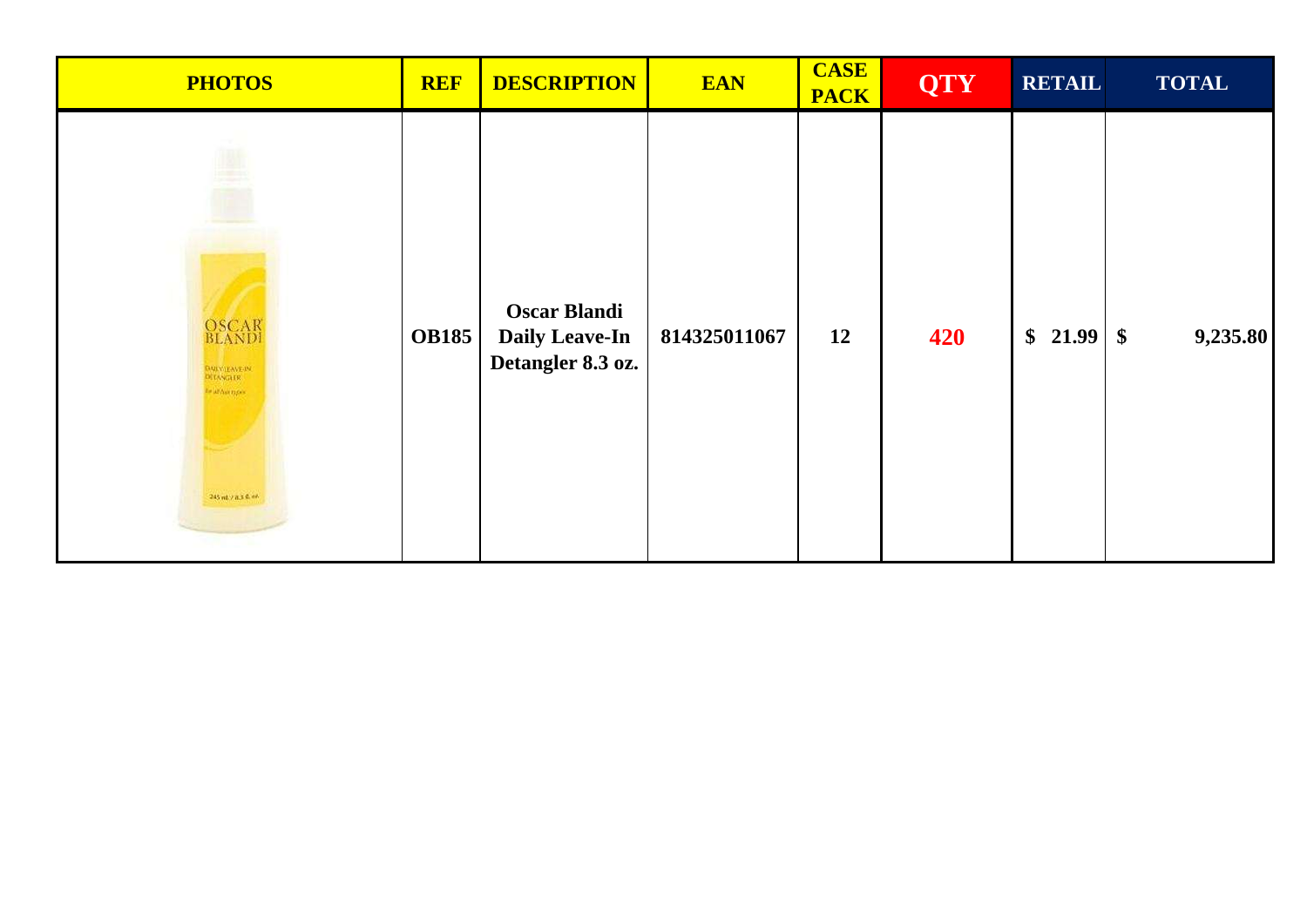| <b>PHOTOS</b>                                                                                                                                                        | <b>REF</b>   | <b>DESCRIPTION</b>                                                                                                                          | <b>EAN</b>   | <b>CASE</b><br><b>PACK</b> | <b>QTY</b> | <b>RETAIL</b> | <b>TOTAL</b>                           |
|----------------------------------------------------------------------------------------------------------------------------------------------------------------------|--------------|---------------------------------------------------------------------------------------------------------------------------------------------|--------------|----------------------------|------------|---------------|----------------------------------------|
| <b>OSCAR</b><br><b>BLANDI</b><br><b>HAIR SHADOW</b><br><b><i>ROOT CONCEALING KIT</i></b><br>AT DE COLORADON<br><b>DES ANCINES</b><br><b><i>APLEUX IT DISSUES</i></b> | <b>OB140</b> | <b>Oscar Blandi</b><br><b>Hair Shadow</b><br><b>Root Concealing</b><br>Kit - Color:<br><b>Blonde - Contains</b><br>Brush, Powder &<br>Pouch | 814325010534 | 24                         | 3,168      |               | 78,408.00                              |
| <b>OSCAR</b><br>BLANDI<br><b>REMARKAN</b><br><b>Manee</b><br><b><i>Histories</i></b>                                                                                 | <b>OB180</b> | <b>Oscar Blandi</b><br><b>Moisture</b><br><b>Recovery</b><br><b>Treatment Balm</b><br>4.2 oz.                                               | 814325011012 | 12                         | 1,536      | \$21.99       | 33,776.64<br>$\boldsymbol{\mathsf{S}}$ |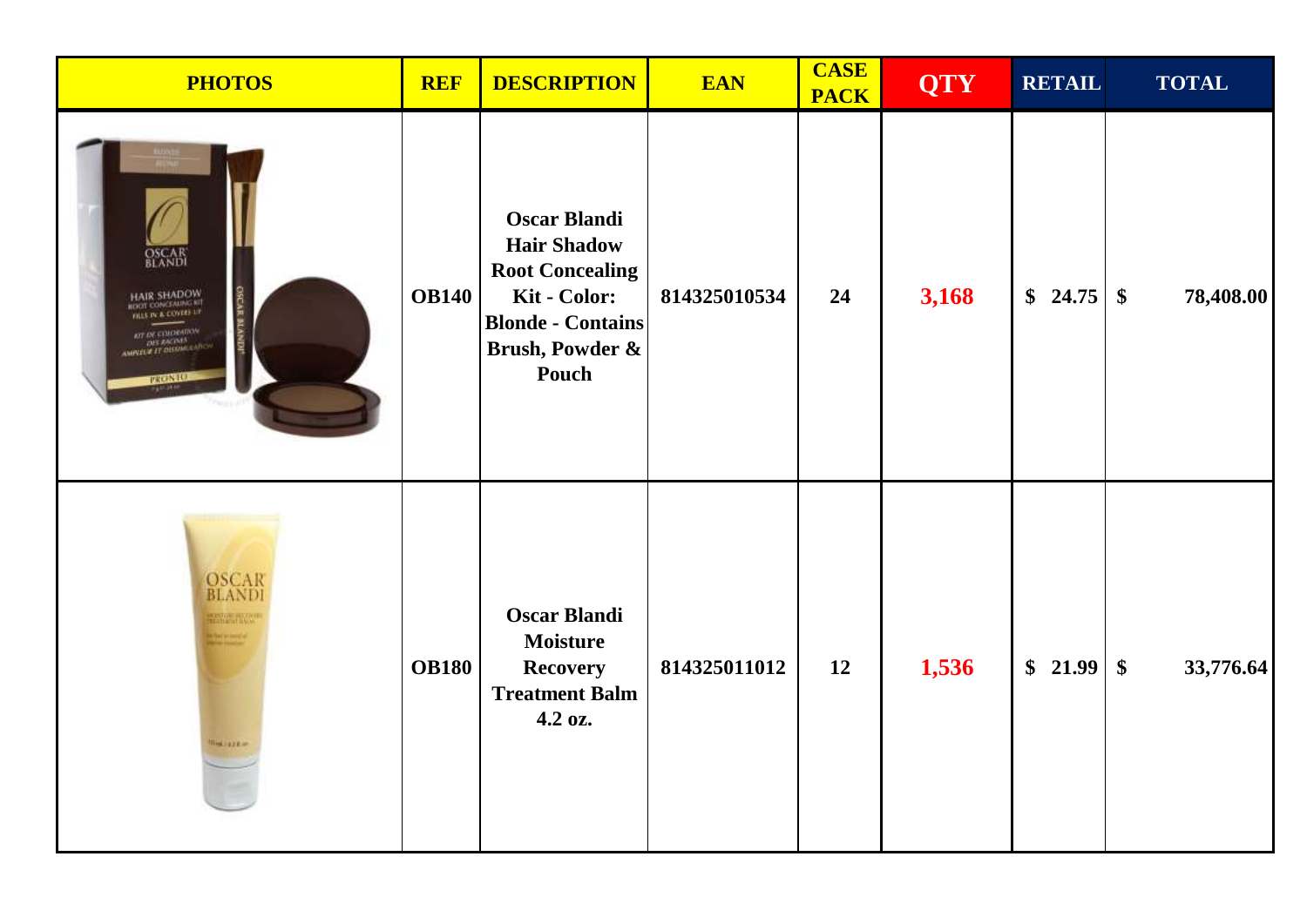| <b>PHOTOS</b>                                                                                                                                                  | <b>REF</b>   | <b>DESCRIPTION</b>                                                                             | <b>EAN</b>   | <b>CASE</b><br><b>PACK</b> | <b>QTY</b> | <b>RETAIL</b> | <b>TOTAL</b>            |
|----------------------------------------------------------------------------------------------------------------------------------------------------------------|--------------|------------------------------------------------------------------------------------------------|--------------|----------------------------|------------|---------------|-------------------------|
| <b>OSCAR</b><br>BLANDI<br>ARSPRAY FOR<br>CALIME HOLD<br>net act.<br>5.3 mg 179 p. –                                                                            | <b>OB129</b> | <b>Oscar Blandi</b><br>Lacca 6.3 oz.<br><b>Hairspray For</b><br>Volume, Hold &<br><b>Shine</b> | 814325010374 | 12                         | 132        | $$20.00$ \ \$ | 2,640.00                |
| <b>SCALINA</b><br>$\frac{1}{\sqrt{2}}\frac{1}{\sqrt{2}}\left( \frac{1}{\sqrt{2}}\right) ^{2}$<br>$\frac{1}{2} \frac{1}{2} \frac{1}{2} \frac{1}{2} \frac{1}{2}$ | <b>OB22</b>  | <b>Oscar Blandi</b><br><b>Volume 8.45 oz.</b><br><b>Volumizing Spray</b>                       | 185856000227 | 12                         | 33         | \$21.99       | 725.67<br>$\frac{1}{2}$ |